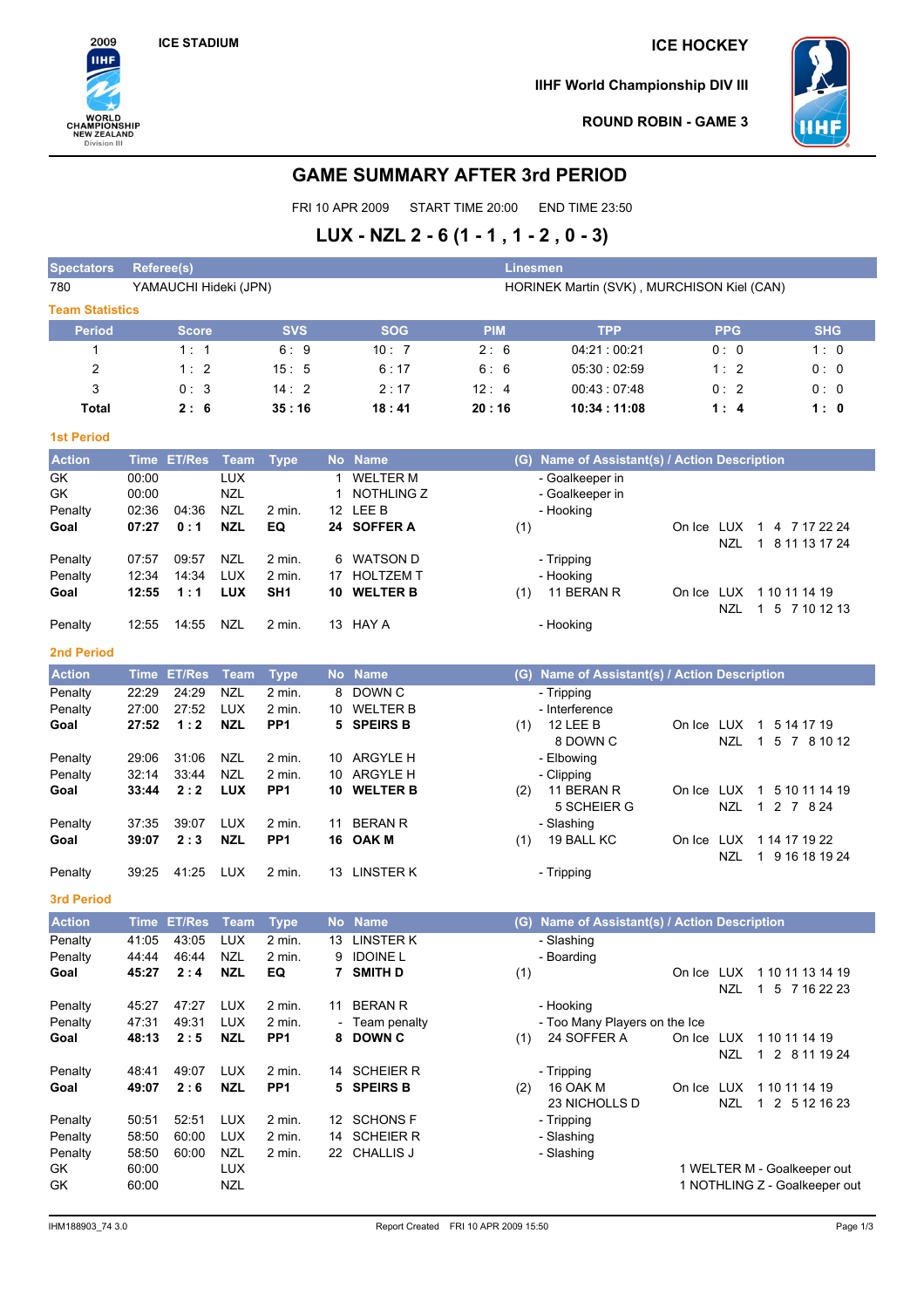

# **IIHF World Championship DIV III**



## **ROUND ROBIN - GAME 3**

### **Goalkeeper Records**

## **Team : LUX - Luxembourg Team : NZL - New Zealand**

| No Name \            | SOG 4 | <b>SVS</b> | <b>MIP</b> | Mo Name        | SOG | <b>SVS</b> | <b>MIP</b> |
|----------------------|-------|------------|------------|----------------|-----|------------|------------|
| <b>WELTER Michel</b> |       | 35         | 60:00      | 1 NOTHLING Zak | 18  | 16         | 60:00      |
| 20 LEPAGE Philippe   |       |            |            | 20 PARRY Rick  |     |            |            |

#### **Game Statistics**

|                 | Team : LUX (white)     |          |   |                |                |                |                      |           |                |       |
|-----------------|------------------------|----------|---|----------------|----------------|----------------|----------------------|-----------|----------------|-------|
|                 |                        |          |   |                |                |                | <b>Shots on Goal</b> |           |                |       |
| No Pos Name     |                        | G.       | A | <b>PIM</b>     | 1              | $\overline{2}$ | 3 <sup>2</sup>       | <b>OT</b> | <b>TS</b>      | $+/-$ |
| 5F              | <b>SCHEIER Georges</b> | 0        | 1 | 0              | 3              | $\mathbf 0$    | 0                    |           | 3              | 0     |
| 10 F            | <b>WELTER Benny</b>    | 2        | 0 | $\overline{2}$ | 2              | 2              | 0                    |           | 4              | 0     |
| 11F             | <b>BERAN Robert</b>    | 0        | 2 | 4              | $\overline{c}$ |                | 0                    |           | 3              | 0     |
| 14 D            | <b>SCHEIER Ronny</b>   | 0        | 0 | 4              | 0              | 0              | 0                    |           | 0              | 0     |
| 19 <sub>D</sub> | <b>BARTHELS Yves</b>   | 0        | 0 | 0              | 0              | 0              | 0                    |           | 0              | 0     |
| 12D             | <b>SCHONS Francois</b> | 0        | 0 | 2              |                | $\Omega$       | 0                    |           |                | 0     |
| 13 D            | <b>LINSTER Kai</b>     | 0        | 0 | 4              | $\Omega$       | 0              |                      |           |                | $-1$  |
| 17F             | <b>HOLTZEM Thierry</b> | $\Omega$ | 0 | $\overline{2}$ |                |                | 0                    |           | 2              | $-1$  |
| 22 F            | <b>DESSOUROUX Yves</b> | 0        | 0 | 0              | 0              | 0              | 0                    |           | 0              | $-1$  |
| 24 F            | <b>MINDEN Steven</b>   | $\Omega$ | 0 | 0              | $\Omega$       | 2              | 0                    |           | $\overline{2}$ | $-1$  |
| 4 D             | <b>GOOD Frederic</b>   | 0        | 0 | 0              | 0              | 0              | 0                    |           | 0              | $-1$  |
| 7 D             | <b>SPRINGER Rafael</b> | 0        | 0 | 0              | 0              | 0              | 0                    |           | 0              | $-1$  |
| 16 F            | <b>MOSSONG Claude</b>  | 0        | 0 | 0              |                | 0              |                      |           | 2              | 0     |
| 18 F            | <b>FUNK Jean-Marie</b> | 0        | 0 | 0              | 0              | 0              | 0                    |           | 0              | 0     |
| 23 F            | <b>SCHRAM Frank</b>    | 0        | 0 | $\mathbf 0$    | 0              | $\mathbf 0$    | $\mathbf 0$          |           | 0              | 0     |
| 6 F             | <b>SKAMARAKAS Bill</b> | 0        | 0 | 0              | 0              | 0              | 0                    |           | $\Omega$       | 0     |
| 1 GK            | <b>WELTER Michel</b>   | 0        | 0 | 0              | 0              | 0              | 0                    |           | <sup>0</sup>   |       |
| 20 GK           | <b>LEPAGE Philippe</b> | 0        | 0 | 0              | 0              | $\Omega$       | 0                    |           | <sup>0</sup>   |       |
| <b>Total</b>    |                        | 2        | 3 | 18             | 10             | 6              | 2                    |           | 18             |       |

#### **Head Coach :** GALLO Marian

**Team : NZL (black)**

|             | $1$ vant $1$ is $E = \{$ biavn $\}$ |    |                         |                |                      |                |                |           |                |       |
|-------------|-------------------------------------|----|-------------------------|----------------|----------------------|----------------|----------------|-----------|----------------|-------|
|             |                                     |    |                         |                | <b>Shots on Goal</b> |                |                |           |                |       |
| No Pos Name |                                     | G. | $\overline{\mathsf{A}}$ | <b>PIM</b>     | 1                    | $\overline{2}$ | 3              | <b>OT</b> | <b>TS</b>      | $+/-$ |
| 5F          | <b>SPEIRS Brett</b>                 | 2  | $\Omega$                | 0              |                      | 1              | 4              |           | 6              | 0     |
| 7 F         | <b>SMITH Danny</b>                  |    | 0                       | 0              | 0                    | 0              |                |           |                | 0     |
| 10 D        | ARGYLE Hayden                       | U  | 0                       | 4              |                      |                |                |           | 3              | $-1$  |
| 12F         | <b>LEE Braden</b>                   |    |                         | $\overline{c}$ | 0                    | 0              | 2              |           | $\overline{2}$ | $-1$  |
| 13 D        | <b>HAY Andrew</b>                   | 0  | 0                       | $\overline{c}$ | 0                    | 1              | 0              |           |                | 0     |
| 11F         | HAY Joshua                          | 0  | 0                       | 0              | 0                    | 3              | $\overline{2}$ |           | 5              | $+1$  |
| 16 D        | <b>OAK Mitchell</b>                 |    |                         | 0              | $\Omega$             | 3              |                |           |                | $+1$  |
| 17F         | <b>HARROP Dale</b>                  | O  | $\Omega$                | 0              | 0                    | $\Omega$       |                |           |                | $+1$  |
| 23 D        | NICHOLLS Daniel                     |    |                         | 0              | 2                    | 0              |                |           | 3              | $+1$  |
| 24 F        | SOFFER Adam                         |    | 1                       | 0              |                      | 0              |                |           | $\overline{2}$ | $+1$  |
| 8 D         | <b>DOWN Corey</b>                   |    |                         | 2              | 0                    | 0              |                |           |                | $+1$  |
| 14 F        | <b>EADEN Chris</b>                  |    | $\Omega$                | 0              | $\Omega$             | 1              |                |           | $\overline{c}$ | 0     |
| 18 D        | <b>ROUT Stacey</b>                  |    | $\Omega$                | 0              | 0                    | 0              | 0              |           | 0              | 0     |
| 19F         | <b>BALL K C</b>                     |    |                         | 0              | 0                    | 4              | 0              |           | 4              | 0     |
| 22 F        | CHALLIS Jordan                      | 0  | 0                       | $\overline{c}$ | $\Omega$             | 3              |                |           | 4              | $+1$  |
| 2 D         | <b>IDOINE Richard</b>               | 0  | $\mathbf 0$             | 0              | 0                    | 0              | 0              |           | 0              | 0     |
| 6F          | <b>WATSON Damian</b>                | U  | 0                       | $\overline{c}$ | 0                    | 0              | 0              |           | 0              | 0     |
| 9F          | <b>IDOINE Lyle</b>                  | 0  | 0                       | 2              | $\overline{2}$       | 0              | 0              |           | $\overline{2}$ | 0     |